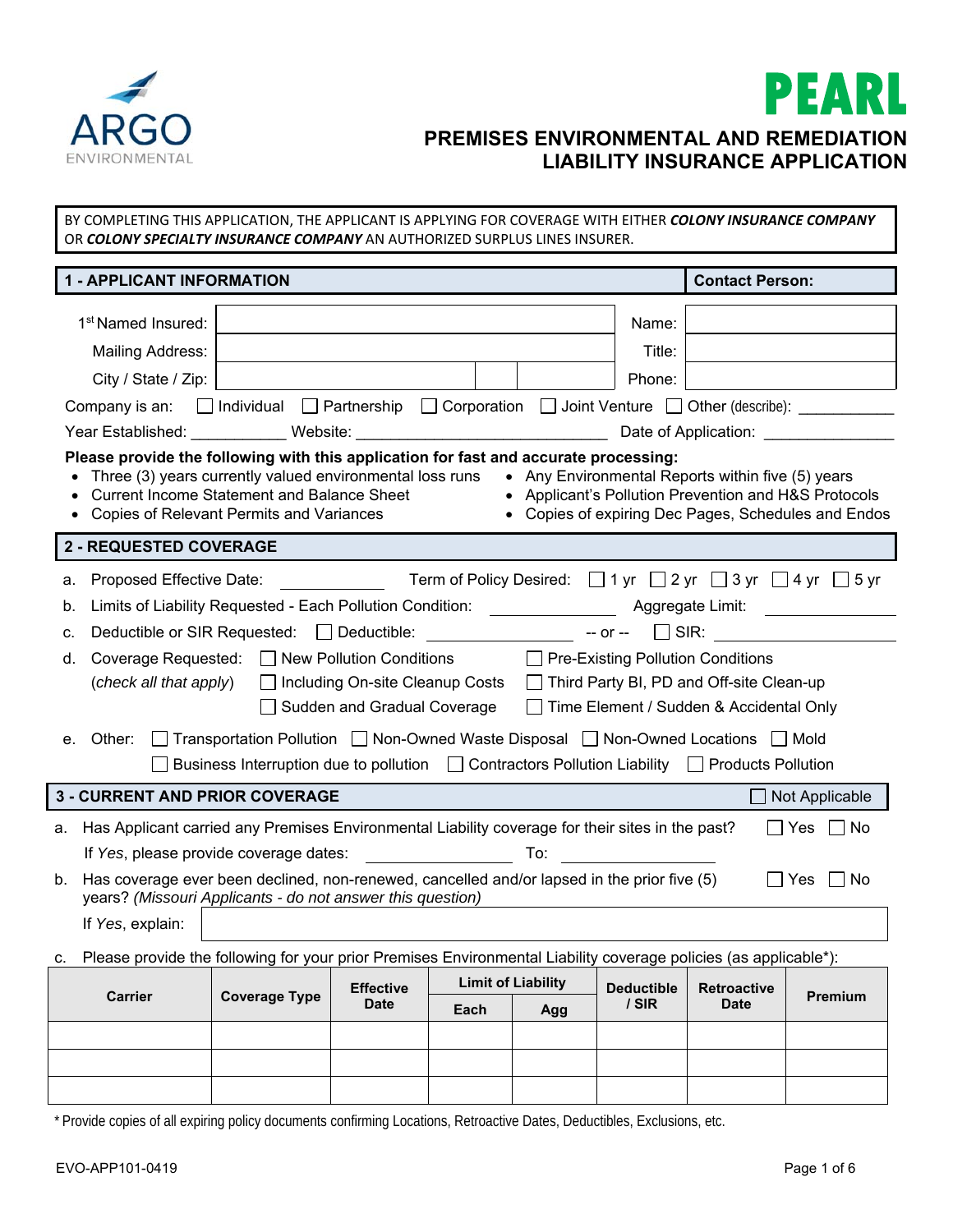## **4 - OPERATIONS AND ACTIVITIES**

Briefly describe the nature of your business operations and the activities conducted at your locations:

### **5 - ADDITIONAL NAMED INSUREDS and RELATED ENTITIES**

List all requested Named Insureds to be included on the Pollution Liability Policy (*supplement as necessary*).

| <b>Entity</b> | Description of Operations or Insurable Interest |
|---------------|-------------------------------------------------|
|               |                                                 |
|               |                                                 |
|               |                                                 |
|               |                                                 |
|               |                                                 |
|               |                                                 |
|               |                                                 |
|               |                                                 |

#### **6 - GROSS REVENUES**

Provide Insured's annual Gross Revenues – include revenues from all business operations:

| <b>Period</b>                                            | <b>Gross Revenues</b> | % Foreign |
|----------------------------------------------------------|-----------------------|-----------|
| Projected Gross Revenue (next twelve (12) months):       |                       | %         |
| Actual Revenue 1st Prior Year (last twelve (12) months): |                       | %         |

# **7 - LOSS CONTROL AND RISK MANAGEMENT**

a. Do you implement any form of environmental management system or plan at your facilities?  $\Box$  Yes  $\Box$  No If *Yes*, describe. \**An Environmental Management System (EMS) or Plan is a set of practices and procedures that help a company identify and reduce environmental risks and help ensure compliance with environmental regulations.*

| b. Do you employ an in-house environmental Risk Manager who is responsible for identifying and  | $\Box$ Yes $\Box$ No |
|-------------------------------------------------------------------------------------------------|----------------------|
| managing environmental risks at your facilities and across your organization? If Yes, describe: |                      |

| c.  Do you engage 3rd party experts to assist your organization in evaluating and managing the<br>environmental risks at your facilities and across your organization? If Yes, describe: | $\Box$ Yes $\Box$ No |
|------------------------------------------------------------------------------------------------------------------------------------------------------------------------------------------|----------------------|
|                                                                                                                                                                                          |                      |

| d. Do you conduct regular and periodic compliance audits of your facilities to evaluate adherence to<br>your various environmental risk management plans and procedures? | $\Box$ Yes $\Box$ No |
|--------------------------------------------------------------------------------------------------------------------------------------------------------------------------|----------------------|
| a De veur personnel reseive requier and periodic training on veur environmental rick menogement                                                                          |                      |

e. Do your personnel receive regular and periodic training on your environmental risk management  $\Box$  Yes  $\Box$  No plans and procedures?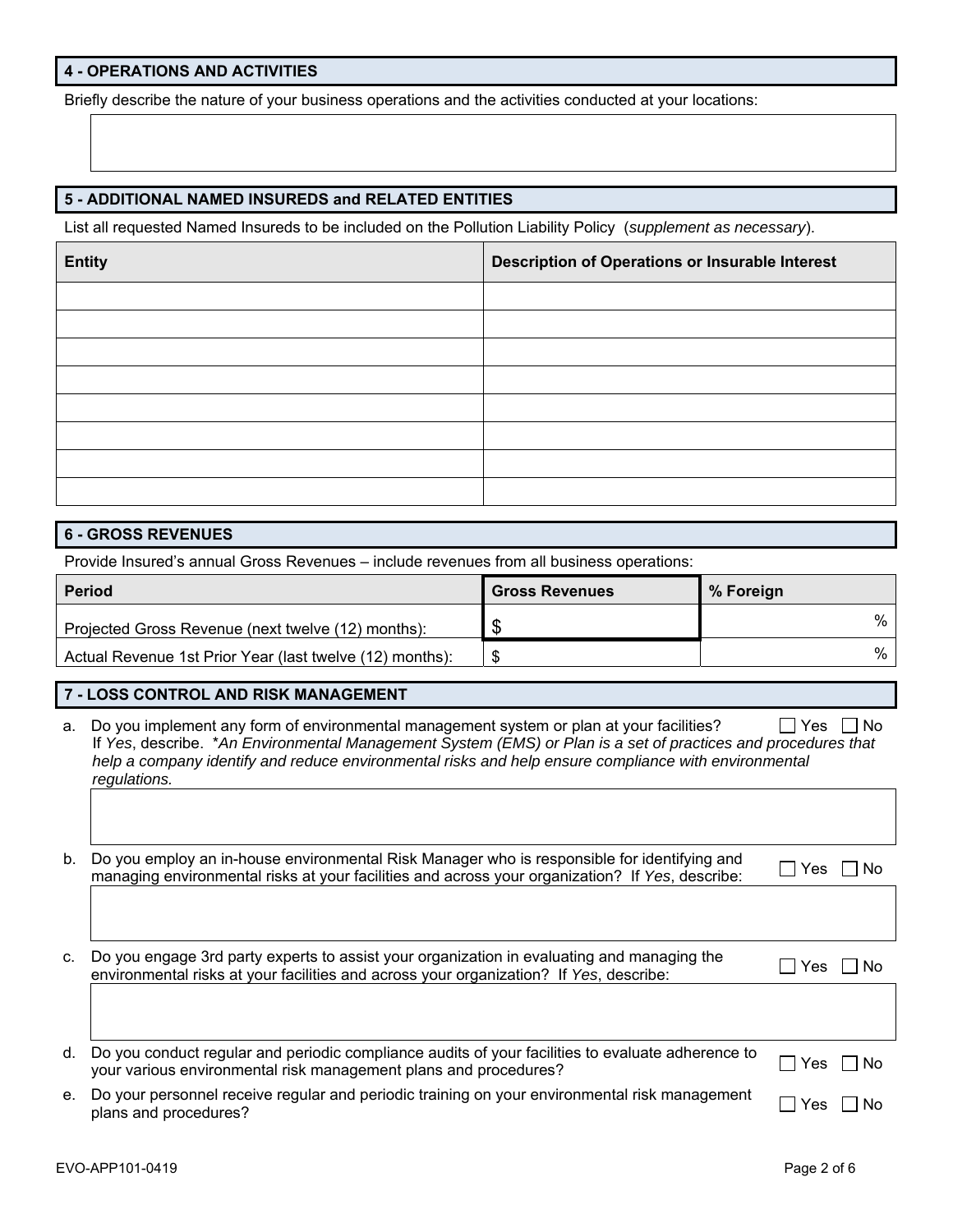| 8(a) - SCHEDULED SITE – This section to be completed separately for each Scheduled Site to be insured.<br>A Scheduled Site is a contiguous property or collection of adjoining lots not separated by a dedicated roadway or body of water.<br>** For multiple properties, complete a PEARL Supplemental Application - Additional Scheduled Site for each location ** |                                                                                                                                                                                                                                                                                                        |       |                                                                                                                                                                                                                                      |                            |  |  |  |  |  |
|----------------------------------------------------------------------------------------------------------------------------------------------------------------------------------------------------------------------------------------------------------------------------------------------------------------------------------------------------------------------|--------------------------------------------------------------------------------------------------------------------------------------------------------------------------------------------------------------------------------------------------------------------------------------------------------|-------|--------------------------------------------------------------------------------------------------------------------------------------------------------------------------------------------------------------------------------------|----------------------------|--|--|--|--|--|
|                                                                                                                                                                                                                                                                                                                                                                      | <b>Date Your</b><br>Street Address(es), Suite #, City, State, Zip<br><b>Description of the Current and</b><br>(Include all street addresses encompassed by the<br>Acreage<br><b>Occupancy</b><br><b>Intended Site Operations</b><br>contiguous property comprising the Scheduled Site)<br><b>Began</b> |       |                                                                                                                                                                                                                                      |                            |  |  |  |  |  |
|                                                                                                                                                                                                                                                                                                                                                                      |                                                                                                                                                                                                                                                                                                        |       |                                                                                                                                                                                                                                      |                            |  |  |  |  |  |
| 1.                                                                                                                                                                                                                                                                                                                                                                   | List and describe all structures on the property of the Scheduled Site:                                                                                                                                                                                                                                |       |                                                                                                                                                                                                                                      |                            |  |  |  |  |  |
|                                                                                                                                                                                                                                                                                                                                                                      |                                                                                                                                                                                                                                                                                                        |       |                                                                                                                                                                                                                                      |                            |  |  |  |  |  |
| 2.                                                                                                                                                                                                                                                                                                                                                                   | Identify all additional occupants at this property (owners, lessees or tenants) and the nature of their operations:                                                                                                                                                                                    |       |                                                                                                                                                                                                                                      |                            |  |  |  |  |  |
|                                                                                                                                                                                                                                                                                                                                                                      |                                                                                                                                                                                                                                                                                                        |       |                                                                                                                                                                                                                                      |                            |  |  |  |  |  |
| 3.                                                                                                                                                                                                                                                                                                                                                                   | Describe the site history, including all known past land use and the time period for each operation:                                                                                                                                                                                                   |       |                                                                                                                                                                                                                                      |                            |  |  |  |  |  |
|                                                                                                                                                                                                                                                                                                                                                                      |                                                                                                                                                                                                                                                                                                        |       |                                                                                                                                                                                                                                      |                            |  |  |  |  |  |
| 4.                                                                                                                                                                                                                                                                                                                                                                   | Identify all known past storage or disposal practices at the site including any onsite disposal:                                                                                                                                                                                                       |       |                                                                                                                                                                                                                                      |                            |  |  |  |  |  |
|                                                                                                                                                                                                                                                                                                                                                                      |                                                                                                                                                                                                                                                                                                        |       |                                                                                                                                                                                                                                      |                            |  |  |  |  |  |
| 5.                                                                                                                                                                                                                                                                                                                                                                   | Has fill material ever been used at the Scheduled Site?                                                                                                                                                                                                                                                |       |                                                                                                                                                                                                                                      | No<br>Yes                  |  |  |  |  |  |
| 6.                                                                                                                                                                                                                                                                                                                                                                   | Have dry cleaning operations ever been conducted at the Scheduled Site?<br>If Yes, during what time periods:                                                                                                                                                                                           |       |                                                                                                                                                                                                                                      | Yes<br>∐ No<br>$\sim$ 1    |  |  |  |  |  |
| 7.                                                                                                                                                                                                                                                                                                                                                                   | Is there a septic system or leach field located at the Scheduled Site?                                                                                                                                                                                                                                 |       |                                                                                                                                                                                                                                      | ∣No<br>Yes                 |  |  |  |  |  |
| 8.                                                                                                                                                                                                                                                                                                                                                                   | Is the Scheduled Site serviced by public potable water and sewer systems?                                                                                                                                                                                                                              |       |                                                                                                                                                                                                                                      | No<br>Yes                  |  |  |  |  |  |
| 9.                                                                                                                                                                                                                                                                                                                                                                   | Are there any wells (drinking water, irrigation, monitoring, etc.) located on the Scheduled Site?<br>If Yes, describe:                                                                                                                                                                                 |       |                                                                                                                                                                                                                                      | ∣No<br>Yes<br>$\mathbf{I}$ |  |  |  |  |  |
|                                                                                                                                                                                                                                                                                                                                                                      | 10. Are there any dry wells or oil/water separators located at the Scheduled Site?<br>If Yes, describe:                                                                                                                                                                                                |       |                                                                                                                                                                                                                                      | Yes<br>  No                |  |  |  |  |  |
|                                                                                                                                                                                                                                                                                                                                                                      | 11. Are there plans to perform development or construction activities involving excavation, grading<br>Yes<br>∐ No<br>or trenching (foundations, pads, utilities, piping, pits, tanks, etc.) at the Scheduled Site?<br>If Yes, describe:                                                               |       |                                                                                                                                                                                                                                      |                            |  |  |  |  |  |
|                                                                                                                                                                                                                                                                                                                                                                      | 8(b) - SURROUNDING ENVIRONMENT                                                                                                                                                                                                                                                                         |       |                                                                                                                                                                                                                                      |                            |  |  |  |  |  |
|                                                                                                                                                                                                                                                                                                                                                                      | 1. Describe the nature, use and operations of adjacent properties:                                                                                                                                                                                                                                     |       |                                                                                                                                                                                                                                      |                            |  |  |  |  |  |
|                                                                                                                                                                                                                                                                                                                                                                      | North:                                                                                                                                                                                                                                                                                                 |       |                                                                                                                                                                                                                                      |                            |  |  |  |  |  |
|                                                                                                                                                                                                                                                                                                                                                                      | South:                                                                                                                                                                                                                                                                                                 | West: | <u>and the state of the state of the state of the state of the state of the state of the state of the state of the state of the state of the state of the state of the state of the state of the state of the state of the state</u> |                            |  |  |  |  |  |
|                                                                                                                                                                                                                                                                                                                                                                      | 2. Are there any protected environments (open space, nature reserves, etc.) or sensitive receptors<br>(schools, playgrounds, daycares, elderly housing, convalescent facilities, etc.) in the area?<br>If Yes, describe:<br><u> 1980 - Johann Barn, amerikansk politiker (</u>                         |       |                                                                                                                                                                                                                                      | Yes<br>l INo               |  |  |  |  |  |
| 3.                                                                                                                                                                                                                                                                                                                                                                   | Identify all nearby surface water bodies including their approximate distance (streams, lakes, wetlands, etc.):                                                                                                                                                                                        |       |                                                                                                                                                                                                                                      |                            |  |  |  |  |  |
| 4.                                                                                                                                                                                                                                                                                                                                                                   | Are there any public or private potable or drinking water wells in the surrounding area?<br>If Yes, describe:<br><u> 1980 - Johann Barbara, martxa alemaniar amerikan a</u>                                                                                                                            |       |                                                                                                                                                                                                                                      | $\Box$ No<br>Yes           |  |  |  |  |  |
|                                                                                                                                                                                                                                                                                                                                                                      |                                                                                                                                                                                                                                                                                                        |       |                                                                                                                                                                                                                                      |                            |  |  |  |  |  |

 $\overline{1}$ 

1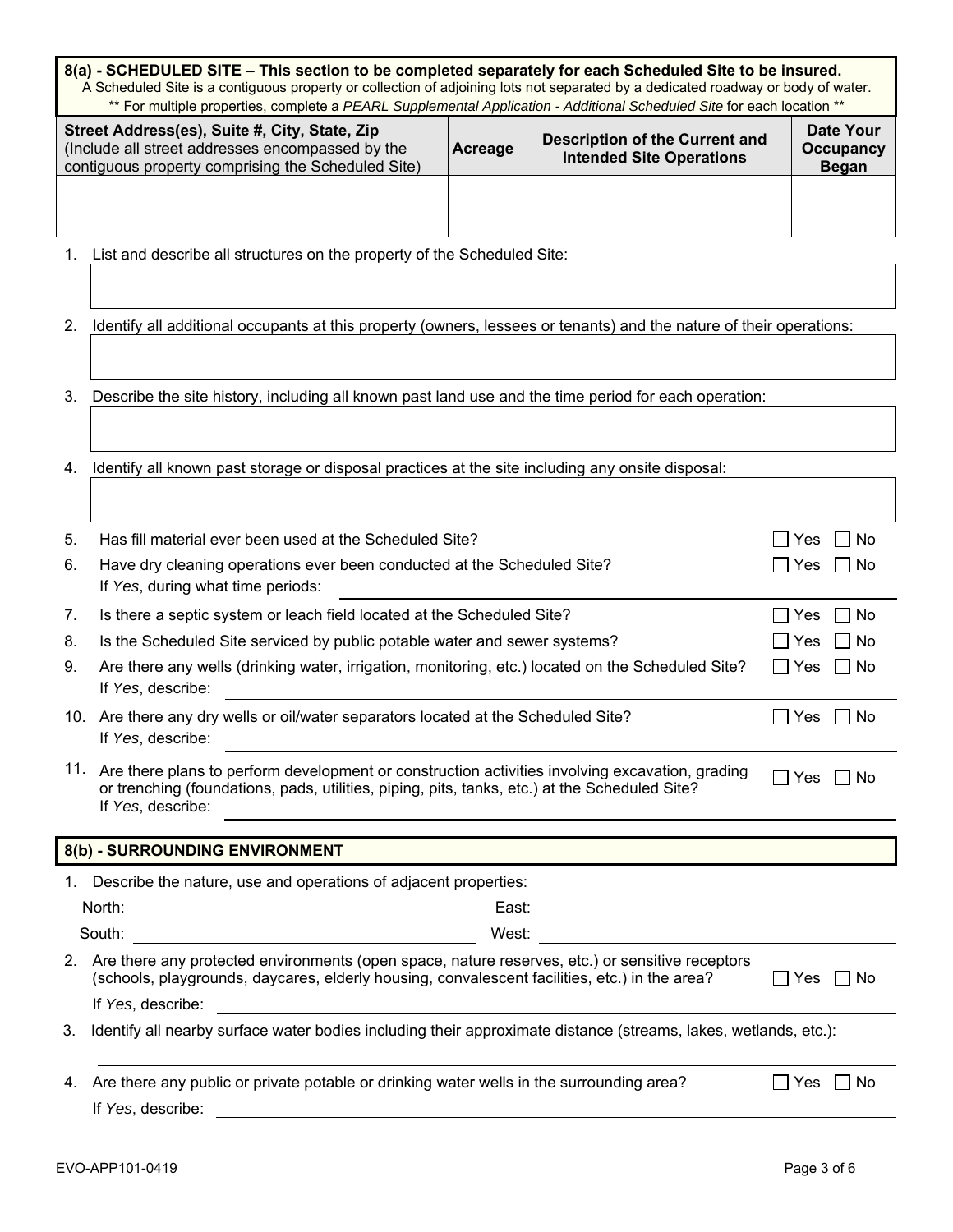|    | 8(c) - ENVIRONMENTAL ACTIVITIES                                                                                                                                                                                                                                                  |                                      |
|----|----------------------------------------------------------------------------------------------------------------------------------------------------------------------------------------------------------------------------------------------------------------------------------|--------------------------------------|
|    | 1. Has any Environmental Assessment or testing of the Scheduled Site ever been conducted?<br>(This includes Phase I or Phase II reports, or testing of soil, groundwater, surface water, air, effluent or materials.)<br>If Yes, describe below and provide copies for review.   | $\Box$ Yes $\Box$ No                 |
| 2. | Has remediation or monitoring of soil, water or air ever taken place at the Scheduled Site?<br>If Yes, describe below and provide copies for review.                                                                                                                             | l No<br>Yes                          |
| 3. | Do the operations at the Scheduled Site require any environmental permits?<br>If Yes, are you in compliance with all applicable permits?                                                                                                                                         | No<br>Yes<br>$\Box$ Yes<br>$\Box$ No |
|    | Describe below and provide copies of all permits and applicable parameters for review.                                                                                                                                                                                           |                                      |
|    | 4. Are there plans to conduct any environmental assessment, investigation or testing at the Site?<br>If Yes, describe:                                                                                                                                                           | ∐ Yes<br>$\Box$ No                   |
|    | 5. Has any building or structure at Site been tested for asbestos, lead-based paint, radon or mold?<br>If Yes, describe below and provide copies for review.                                                                                                                     | $\Box$ Yes<br>No                     |
|    |                                                                                                                                                                                                                                                                                  |                                      |
|    |                                                                                                                                                                                                                                                                                  |                                      |
|    | 8(d) - WASTE AND HAZARDOUS MATERIALS                                                                                                                                                                                                                                             |                                      |
|    | Does this property generate, handle, store, treat or dispose of any waste or hazardous materials?<br>If Yes, please complete the following (or provide supplemental documentation as necessary):                                                                                 | Yes<br>No                            |
| 1. | Type of waste or hazardous materials:                                                                                                                                                                                                                                            |                                      |
| 2. | If the Scheduled Site is designated by the EPA as a Hazardous Waste Generator, indicate which category:<br>$\Box$ Very Small Quantity Generator (VSQG); $\Box$ Small Quantity Generator (SQG); $\Box$ Large Quantity Generator (LQG)                                             |                                      |
| 3. |                                                                                                                                                                                                                                                                                  |                                      |
| 4. | Describe the waste treatment operations, if any:                                                                                                                                                                                                                                 |                                      |
| 5. | Maximum daily quantity of waste or materials processed, if any:                                                                                                                                                                                                                  |                                      |
| 6. | Describe the waste disposal methods used:                                                                                                                                                                                                                                        |                                      |
|    | 7. Identify effluent discharge points for wastewater and storm water:                                                                                                                                                                                                            |                                      |
|    |                                                                                                                                                                                                                                                                                  |                                      |
|    |                                                                                                                                                                                                                                                                                  |                                      |
|    | 8(e) - VIOLATIONS                                                                                                                                                                                                                                                                |                                      |
| 1. | During the last five (5) years has this Scheduled Site been found in violation of any environmental<br>regulations, standards, permits or laws relating to a release of a substance into the environment?<br>If Yes, please provide details of the violation and its resolution: | $\mathsf{L}$<br>Yes<br>No            |
|    |                                                                                                                                                                                                                                                                                  |                                      |
|    | 8(f) - LANDFILL                                                                                                                                                                                                                                                                  |                                      |
|    | 1. Is there, or has there ever been a landfill located at the Scheduled Site?<br>If Yes, describe the type of waste accepted: ___________________________________                                                                                                                | $\Box$ Yes<br>$\vert$ $\vert$ No     |
|    | <b>Active Landfill:</b><br>2. Acreage:                                                                                                                                                                                                                                           |                                      |
|    |                                                                                                                                                                                                                                                                                  |                                      |

**Note: If landfill exposures exist, a Supplemental Application will be required.**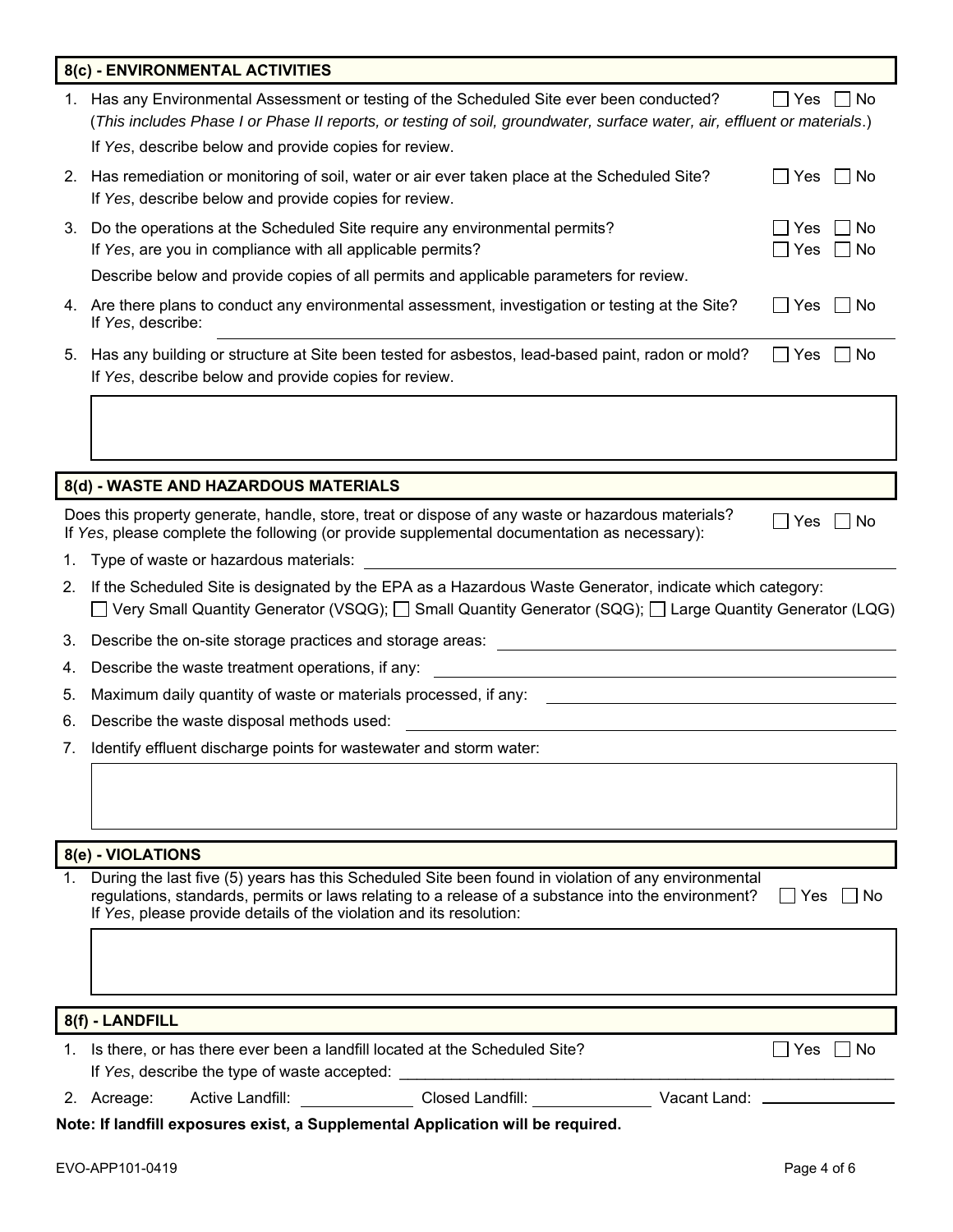### **8(g) - STORAGE TANKS**

Are there any Above Ground or Underground Storage Tanks present at the Scheduled Site? <br>
No

If *Yes*, complete the below schedule of tanks (utilize the Key below for Construction, Containment and Monitoring info):

#### **Note: This policy excludes Underground Storage Tanks unless scheduled with proper underwriting information.** If coverage for USTs is required, please also provide the most recent integrity (tightness) testing for consideration.

| <b>Above Ground</b><br><b>Storage Tank</b><br>Designation No. | Tank<br>Construction | <b>Tank Size</b><br>(Gals.) | Age | Date of<br>Installation | Contents | Secondary<br>Containment | <b>Tank Leak Detection</b><br>Method<br>(monthly monitoring) | Date & Results<br>of Last Testing |
|---------------------------------------------------------------|----------------------|-----------------------------|-----|-------------------------|----------|--------------------------|--------------------------------------------------------------|-----------------------------------|
|                                                               |                      |                             |     |                         |          |                          |                                                              |                                   |
|                                                               |                      |                             |     |                         |          |                          |                                                              |                                   |
|                                                               |                      |                             |     |                         |          |                          |                                                              |                                   |
|                                                               |                      |                             |     |                         |          |                          |                                                              |                                   |
|                                                               |                      |                             |     |                         |          |                          |                                                              |                                   |
|                                                               |                      |                             |     |                         |          |                          |                                                              |                                   |
|                                                               |                      |                             |     |                         |          |                          |                                                              |                                   |
|                                                               |                      |                             |     |                         |          |                          |                                                              |                                   |
|                                                               |                      |                             |     |                         |          |                          |                                                              |                                   |
|                                                               |                      |                             |     |                         |          |                          |                                                              |                                   |

| Underground<br><b>Storage Tank</b><br>Designation No. | Tank<br>Construction | <b>Tank Size</b><br>(Gals.) | Age | Date of<br>Installation | Contents | Secondary<br>Containment | <b>Tank Leak Detection</b><br>Method<br>(monthly monitoring) | Date & Results<br>of Last Testing |
|-------------------------------------------------------|----------------------|-----------------------------|-----|-------------------------|----------|--------------------------|--------------------------------------------------------------|-----------------------------------|
|                                                       |                      |                             |     |                         |          |                          |                                                              |                                   |
|                                                       |                      |                             |     |                         |          |                          |                                                              |                                   |
|                                                       |                      |                             |     |                         |          |                          |                                                              |                                   |
|                                                       |                      |                             |     |                         |          |                          |                                                              |                                   |
|                                                       |                      |                             |     |                         |          |                          |                                                              |                                   |
|                                                       |                      |                             |     |                         |          |                          |                                                              |                                   |
|                                                       |                      |                             |     |                         |          |                          |                                                              |                                   |
|                                                       |                      |                             |     |                         |          |                          |                                                              |                                   |
|                                                       |                      |                             |     |                         |          |                          |                                                              |                                   |
|                                                       |                      |                             |     |                         |          |                          |                                                              |                                   |

| <b>Construction Codes</b> |     |                                                                        |            |     | <b>Tank Leak Detection Methods (Monthly Monitoring)</b>                                                      |
|---------------------------|-----|------------------------------------------------------------------------|------------|-----|--------------------------------------------------------------------------------------------------------------|
| <b>FRP</b>                | $=$ | Fiberglass (e.g., Owens-Corning)                                       | <b>ATG</b> | =   | Automatic tank gauging/monitoring with monthly leak test                                                     |
| CPS                       | $=$ | Steel tank with cathodic protection<br>$-$ NOT retrofit (e.g., STI-P3) | IM         | $=$ | Interstitial monitoring (double walled system) - electronic sensor or<br>monthly inspection of annular space |
| <b>FCS</b>                |     | Steel clad with or enclosed<br>(jacketed) in fiberglass (e.g., Act-    | VM         |     | Vapor monitoring wells used to look for vapors in soil. Indicate<br>number of wells.                         |
|                           |     | 100)                                                                   | <b>GWM</b> | Ξ   | Ground water monitoring wells used to detect liquid product floating in                                      |
| <b>FLX</b>                | Ξ   | Flexible piping                                                        |            |     | water. Indicate: Number of wells; Frequency of sampling; Any                                                 |
| 止                         | $=$ | Steel tank retrofitted with interior                                   |            |     | petroleum detected (Y/N)                                                                                     |
|                           |     | lining                                                                 | <b>SIR</b> | Ξ.  | Statistical inventory reconciliation of data sent to an outside vendor for                                   |
| IС                        | $=$ | Steel tank retrofitted with cathodic                                   |            |     | analysis every 30 days                                                                                       |
|                           |     | protection (impressed current)                                         | IC/TTT     | $=$ | Inventory control with tank tightness testing every 5 years. Daily "stick"                                   |
| <u>BS</u>                 | =   | <b>Bare Steel</b>                                                      |            |     | measurements recorded and reconciled monthly. ONLY VALID FOR                                                 |
|                           |     | <b>Secondary Containment (Diking) Codes</b>                            |            |     | 10 YEARS AFTER INSTALLATION OF TANK.                                                                         |
| Δ                         | $=$ | <b>Poured Concrete</b>                                                 | Manual     | Ξ   | Manual tank gauging alone may only be used for tanks 1000 gallons<br>or less capacity                        |
| <u>B</u>                  | $=$ | Earthen berm with liner                                                |            |     | Manual w/ Tightness Test $=$ Manual tank gauging with tank tightness testing                                 |
| $\overline{C}$            | $=$ | Earthen berm without liner                                             |            |     | every 5 years may only be used for tanks 2000 gallons or less                                                |
| D                         | $=$ | Other - Describe                                                       |            |     | capacity. ONLY VALID FOR 10 YEARS AFTER INSTALLATION.                                                        |